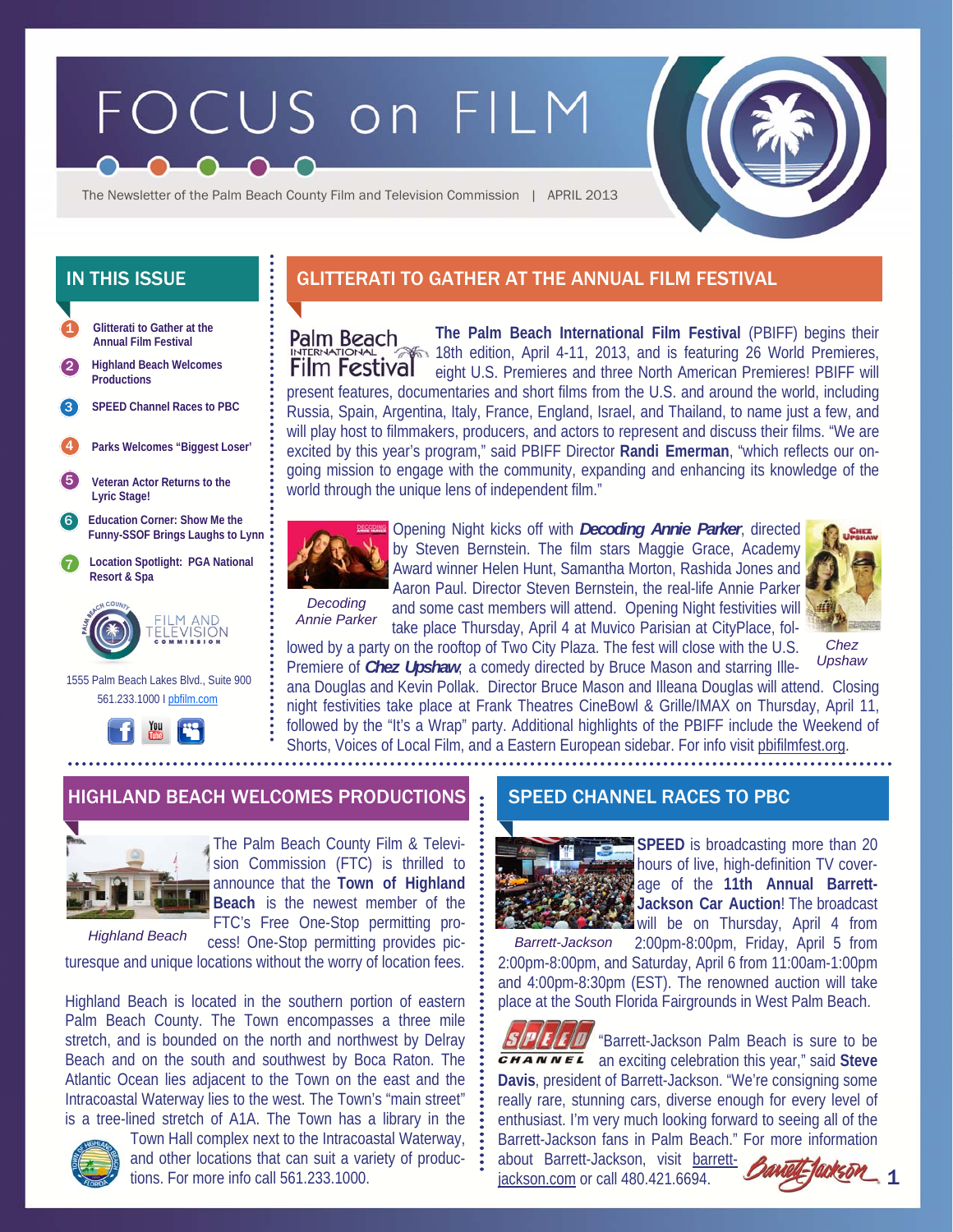

FOCUS ON FILM

**NBC'S** *The Biggest Loser* featured the **West Boynton Recreation Center** during a segment that aired last month! The production crew filmed the

"Challenge America" portion of the program at the park. Joe Ostaszewski from Boynton Beach is one of the final contestants.



"The West Boynton Recreation Center was the perfect place for our workout shoot. The facility served as a great location and Jim Henneman and his staff were so cooperative and accommodating. Many thanks to PBC, everything went well

*The Biggest Loser* 

and Joe and his family and friends had a great time," said **Mi**chael La Plante, Story Producer. For more info visit nbc.com.

# FRONT ROW SEAT AT FASHION WEEK



Mercedes Benz Fashion Week, also known as New York Fashion Week, is one of the biggest fashion events in the world. Held semi-annually in February: and September, it is one of four fashion weeks in the world. Recently, Roxworld.TV decided to bring: the best of New York City to their viewers by: streaming the Mercedes Benz Fashion Week live on their website. "We are the first ever multi-*Cella Filming of*  channel television network to provide live streaming

*Roxanna* 

video of Mercedes Benz Fashion Week," said **Roxanna Cella**, president of Roxworld.TV. The designer shows that were included on Roxworld.TV's live stream included Badgley Mischka, Nautica, Vega Wang, Michael Kors, Lacoste, and Nicole Miller. At Roxworld.TV, everything from fashion to sports is a priority.



The latest episode of *Palm Beach Rox* has a segment on the premiere of *Parker* that was held at the Muvico Parisian at CityPlace. Rox

was there to cover all of the action, and interviewed **Jason Statham** and **Taylor Hackford** on the red carpet. For more info visit Roxworld.TV or PalmBeachRox.com.

# PARKS WELCOMES 'BIGGEST LOSER' NEDIA PERSONALITIES STAR ON WXEL



Two of Palm Beach County's VIP's came together to host a new show on **WXEL**! Hosted by **Laurel Sauer** and **Alan Gerstel**, "**Heritage**" is a showcase of programming that features local South Florida History on a wide

*Sauer Gerstel* 

range of topics. These award-winning half hour programs were written and produced by their partners at The Education Network (T.E.N.). WXEL reaches from Vero Beach to North Miami. Nearly 2.3 Million people!

**WIZEL** A familiar face in South Florida for 29 years, **RABLIC TELEVISION TY42** Laurel Sauer is a well-known media personality in the Palm Beaches.. Alan Gerstel is a weekend Anchor for the Fox 29 Ten O'clock News and the Anchor of News 12's weekend newscast on WPEC News12. For info visit wxel.org.

## CREATIVE COMPANY CONQUERS NEW DOC



**Creative Lab** in **West Palm Beach** is producing a new faith-based documentary series on manhood in the 21st century. The production team follows the true story of Dr. Ted Roberts, a former U.S. Marine

*Conquer Series* 

with fighter jets and interviews.

fighter pilot during the Vietnam War, who relives his battle experiences and shares his greatest lessons on warfare with men, and helping them apply these strategies to their personal and professional lives. The Series includes action-packed battle reenactments



"Shooting in Palm Beach County couldn't be more ideal. It has some of the most filmic and accessible locations in Florida," said **Tiana** 

**Wiles**, co-owner of Creative Lab. The Conquer Series will be available on DVD this spring. It will be distributed nationwide and internationally according to Wiles. Creative Lab also offers equipment rentals. For info visit creativelabrentals.com.

## VETERAN ACTOR RETURNS TO THE LYRIC STAGE!



Mega-Star **Burt Reynolds** returned to the Lyric Theatre for an intimate evening of insider stories and fond memories from a man whose multi-decade acting career has cemented him as one of the most famous movie stars of all time. Audiences heard Reynolds speak openly about his experiences over the years, from his award-winning work on films such as *Smokey and the Bandit* and *Boogie Nights* to his Emmy-winning work on television.



Apart from his success on stage and in film, Reynolds has spent a great deal of time and energy supporting his local community. Over the past decades, Reynolds has been a vibrant element of the town of Jupiter and beyond, creating and facilitating the Burt Reynolds Institute of Film and Theatre, which provides classes and educational opportunities for aspiring actors, as well as having a local park named in his honor. For info visit lyrictheatre.com.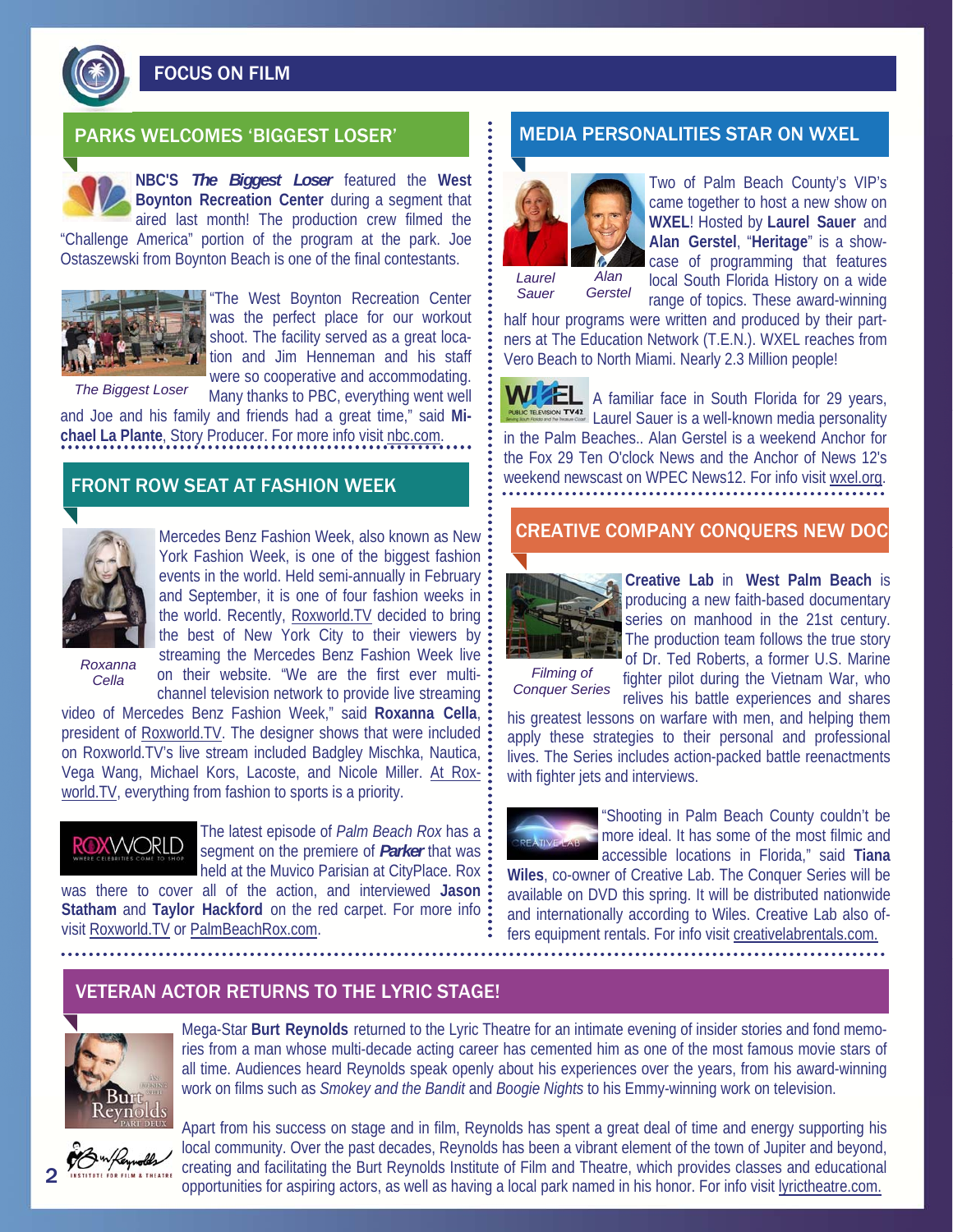

# INT'L HONORS FOR LOCAL MUSIC VIDEO **Polity For Star Puppy Comes to PBC!**



*L-R: Aaron Wells, Casey Derhak, Brooke Thomas, and Jared Kaufmann* 

A music video produced for Jupiter, FL, native **Casey Derhak** was honored with an Award of Merit at 2013's The Indie Fest. "**Off the Back of the Boat**" was shot over three days on a microbudget with a skeleton crew, including capturing spontaneous events as Derhak played for appreciative fans throughout Palm Beach County. "It's all

about enjoying the great gifts of sun, sand, and smiles—which made Palm Beach County the perfect location, it's all here in our backyard," said Executive Producer **Travis Suit**. "Off the Back of the Boat" was directed and edited by award-winning filmmaker **Aaron Wells**; Jared Kaufmann co-produced.

The Indie Fest recognizes film professionals who demonstrate exceptional achievement in craft and creativity, and those who produce standout entertainment or contribute to profound social change. "Off the Back of the Boat" is streaming online on YouTube at youtube.com/tropicallyimpairedtv. For more info call Aaron Wells at 561.792.7290 or Travis Suit at 561.246.0205.

# NEW TOURISM CHIEF IN TOWN



The Palm Beach County (PBC) Tourist Development Council, the organization responsible for the oversight of PBC's tourism agencies, has named **Glenn Jergensen** as their new Executive Director. Jergensen was the Operations Vice -President at the PBC Convention and Visitors Bureau.

*Glenn Jergensen* 

"My goal is to do a better job of letting cities, towns, and redevelopment agencies as well as tourism partners at hotels and attractions know more about how the bed tax agencies are promoting the County as a destination," said Jergensen. For more information call 561.233.3130.



A dog that can sing is the premise of the new independent feature film, *Pop Star*  **Puppy** which is set to shoot in Palm Beach County, FL. The film will be produced and directed by **Andrew Van Slee**. Under the flag of his production company **IFA Films**, Van Slee has not only written, directed and

produced a plethora of independent films but also discovered one of the music industries hottest talents, **Michael Buble**.

"We are shooting in PBC for two reasons, one the great weather! Our film is an uplifting story about a boy and his magical dog. The story is bright and positive and the weather here will help deliver that. Secondly, we can appreciate the State's tax credits, they help in terms of the budget department," said Van



*Andrew Van Slee* 

Slee. The majority of the film will be shot at G-Star Studios, and Van Slee plans to have a theatrical distribution. The film was also approved by the DOVE Foundation as a Family Film suitable for family audiences. For info visit ifilmalliance.com.

## BOCA ATTORNEY BECOMES A 'STAR'



Boca Raton attorney **Richard Warren Rappaport**  was just published by ABA Publishing (American Bar Association, Chicago) and has become a "best seller" at the ABA! The book, "STAR! Finding Artistic and Commercial Success in the New Entertainment Industry" presents the world of entertainment for artists, attorneys, and industry pros.

*Richard Warren Rappaport* 

It discusses topics such as artistic creativity and the business of the entertainment industry. STAR! may be purchased through the ABA at apps.americanbar.org/abastore (search for STAR).



## NEW SHORT FILM DIRECTED BY PAST STUDENT SHOWCASE OF FILMS WINNER

*Without Delay*, a short film directed by **Jean Carlo Ramirez** wrapped principal photography in Palm Beach County (PBC). Ramirez was a 2012 finalist in the annual Student Showcase of Films, placing second in the High School Feature/Short Category. Ramirez is working closely on **NITHOUT DELAY** this film with Producer **Marco Comeau**. "We chose PBC because of the broad spectrum of locations, and it was very easy to get the support we needed during filming," said Comeau.



*Without Delay* 

Filming locations included G-Star Studios, Lantana Airport, and a private home. The film is an inspirational tale that dramatizes the significance of family and leaves you remembering that above all, your family is your life. They plan to circulate the film at upcoming film festivals. A screening will be held at Muvico Parisian in CityPlace on April 17 at 7:00pm. For more info visit jcarlofilms.info.